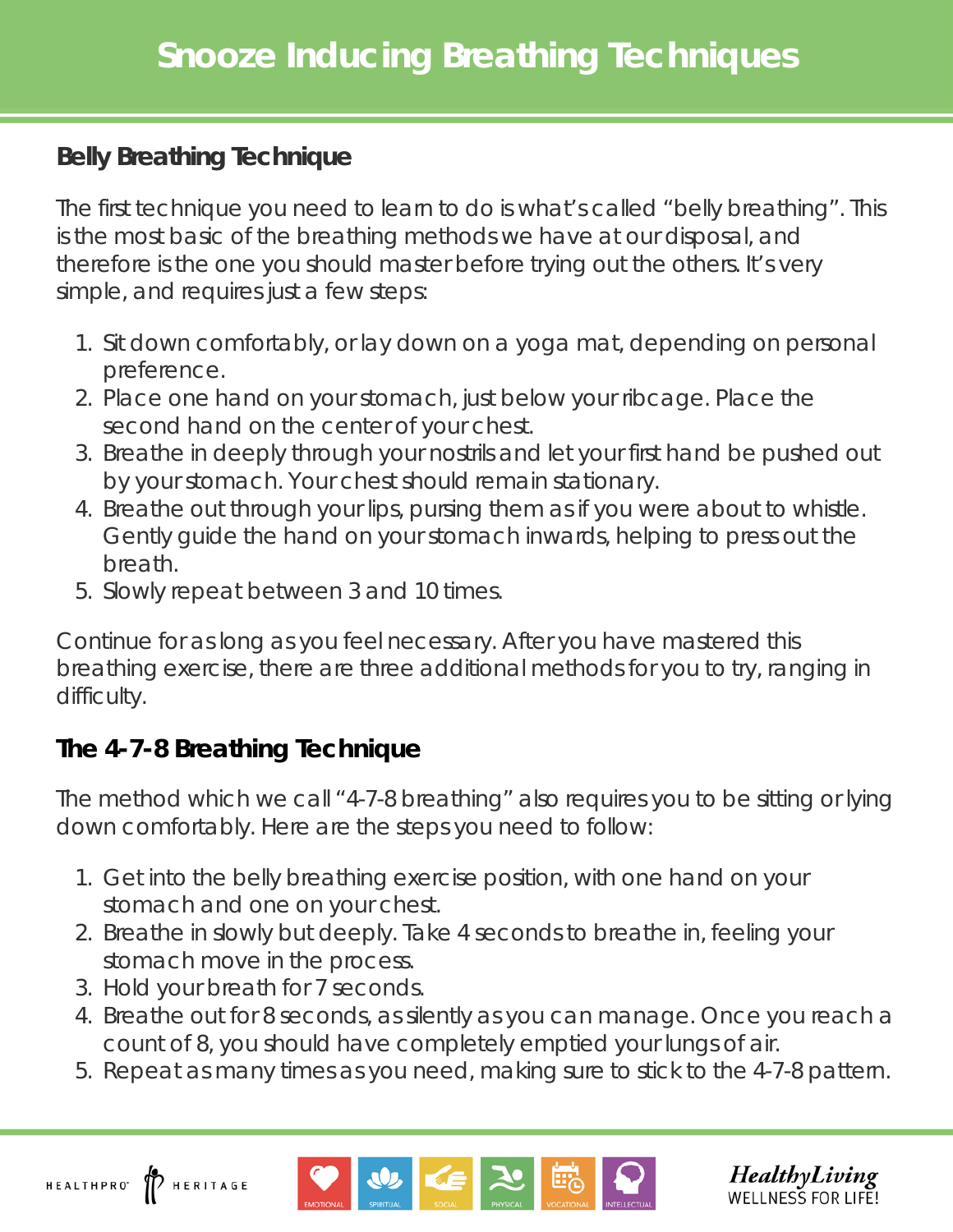## **Roll Breathing Technique:**

This method is great for those looking for a relaxation breathing exercise that can be done comfortably while sitting. Its aim is not just to relax, but also to encourage the full use of your lung capacity.

Beginners are advised to lie down, but after your first time, you should find these steps just as easy to complete this exercise while sitting:

- 1. Get into the belly breathing position, with your left hand on your stomach, and right hand over your chest.
- 2. Take a deep, slow breath from your lower lungs, ensuring that the hand over your chest doesn't move as you take the breath. Use your nose to breathe in, and exhale using your mouth.
- 3. Repeat this diaphragmatic breathing up to 8 times. On the ninth repetition once you have filled your lower lungs – take a breath that will move your chest up, as you would normally breathe. This will fill your entire lung capacity.
- 4. Gently exhale through your mouth, being sure to completely empty your lungs. While you exhale, make a small "whooshing" noise. You should notice that both of your hands move back towards your body as both your stomach and chest fall.
- 5. Practice this method for between 4 and 5 minutes. With each exhalation, you should be able to feel a marked difference in your stress levels.